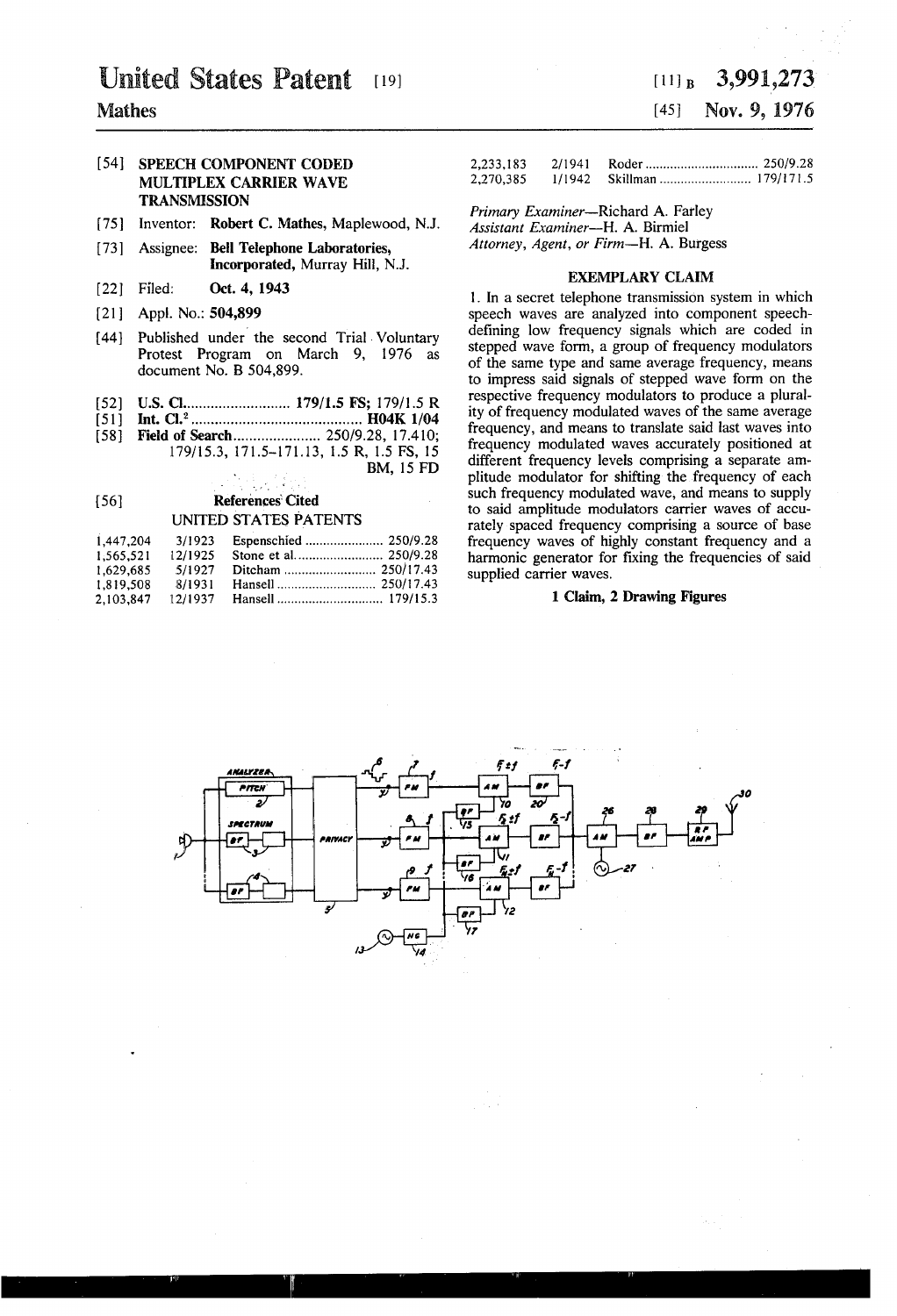



INVENTOR<br>R.C. MATHES  $BY$ H. M. Surg  $\curvearrowright$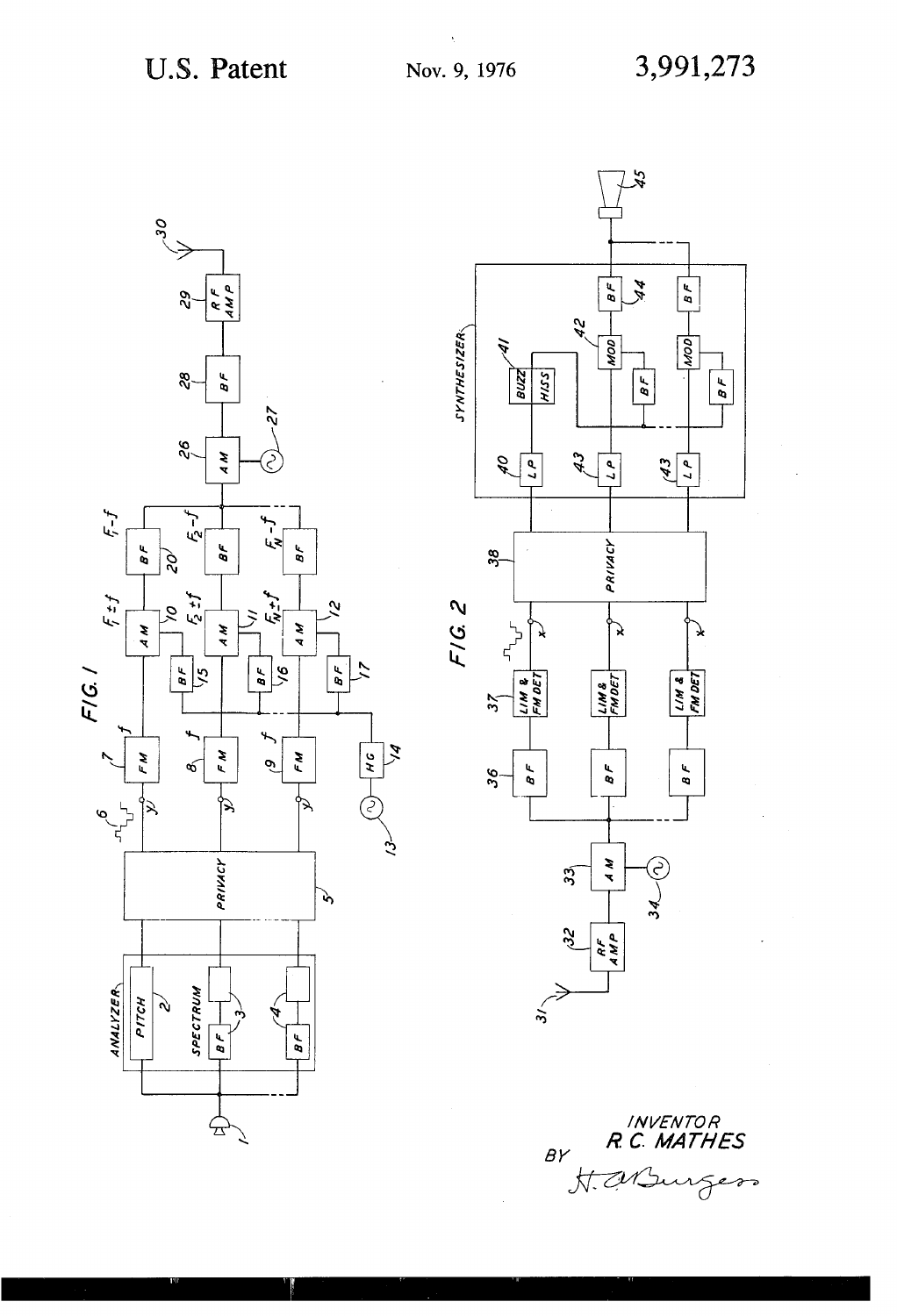$\mathfrak{s}$ 

# SPEECH COMPONENT CODED MULTIPLEX<br>CARRIER WAVE TRANSMISSION

The present invention relates to multiplex carrier transmission using frequency modulation in the individ~ ual channels, and in particular to improving the relative frequency stability of these channels.

Although in its broader aspects the invention may be practised with various types of multiplex signaling systems, it will be disclosed herein as embodied in a tele phone system using a system for analyzing and synthe sizing speech of the type generally disclosed and claimed in H. W. Dudley U.S. Pat. No. 2,151,091 pa tented Mar. 21, 1939 but in which, for purposes of secrecy, signal distoring circuits are used in the individ-15 ual channels into which the speech has been analyzed. The disclosure further shows how in accordance with a feature of the invention these channels as a group can be transmitted over long links such as transoceanic radio links with maintenance of precise frequency rela- 20 tions in the signal components throughout the entire system. '

The various objects and features of the invention will appear more fully from the following detailed descrip which:

FIG. 1 shows in single line block schematic diagram a radio transmitting terminal; and

FIG. 2 a radio receiving terminal, in accordance with the invention.

Referring to FIG. 1, speech waves from microphone 1 or other input source are first analyzed to derive a pitch-defining current and a number (such as ten) of spectrum-defining currents, the former being sometimes referred to as frequency pattern and the latter as <sup>35</sup> amplitude pattern currents. There may be more than one pitch channel and any number of spectrum chan nels. In this figure for illustration a single pitch channel is indicated, the analyzer part of which is shown at 2, and may be of the type shown in the Dudley patent or 40 other suitable and known type for deriving a slowly varying current the amplitude of which from instant to instant is a measure of the fundamental pitch frequency of the speaker's voice. The spectrum channels each include a band-pass filter and integrating circuit  $3$  or  $4\,$   $45$ for deriving a slowly varying current the amplitude of which from instant to instant is a measure of the energy content of a small frequency band of the speech, the width of the band being determined by the pass band of the analyzer filter. These pass bands may be suitably  $50$  sired. chosen, as in the Dudley patent disclosure by way of example.

The privacy 5 is assumed to distort or mask each of the individual channel currents in any desired manner to disguise them, as by adding secret key currents to 55 them and, in the process, produce abruptly stepped currents as indicated diagrammatically at 6. One man ner of producing coded currents of this type is dis closed in my prior application for patent Ser. No. a further means for producing such coded currents is disclosed in an application of A. A. Lundstrom and L. G. Schimpf, Ser. No. 456,322, filed Aug. 27, 1942 for Secret Transmission of lntelligence. 412,054 filed Sept. 24, 1941 for Secret Telephony, and 60

Since it is necessary to transmit all of the vocoder <sup>65</sup> channel currents to the distant receiver as separate and distinct signals. it is necessary to provide a suitable type of multiplex transmission for them, for example, by

modulating each of them on a separate carrier fre quency. In my prior application disclosure and also in the Lundstrom-Schimpf disclosure this is done by fre quency modulating a series of carrier waves of different normal frequencies in modulators 7, 8 and 9. These waves may have any suitable frequencies, such as in the neighborhood of 1,000 to 3,000 cycles using preferably large swings'of frequency amounting to several per cent each way from their mean frequencies. Because of the use of the stepped waves and of reentry in coding and decoding the signals, it is necessary to provide a high degree of accuracy in the modulation steps, such as an accuracy of one carrier wave cycle, for example.

Considerable difficulty has been found in practice in meeting this requirement as to accuracy. The present invention has, however, enabled the required degree of accuracy to be realized by using frequency modulators of one type all operating at the same mean fequency and then stepping the frequencies of the modulated waves to desired frequency levels by amplitude modu lation of fixed carrier frequencies.

tion in connection with the accompanying drawing in  $25$  tude modulators 10, 11 and 12, respectively, where 30 Accordingly, the frequency modulators 7, 8, 9 are of identical type and operate at the same mean frequency  $f$ . The modulated frequency bands are fed into amplithey are shifted to different frequency positions indicated as  $F_1 \pm f$ ,  $F_2 \pm f$  and  $F_n \pm f$ . The  $F_1$ ,  $F_2$  and  $F_n$ frequencies are supplied from a very accurately con trolled base frequency source 13, such as a crystal controlled oscillator, temperature compensated where necessary, followed by a harmonic generator 14 the output of which leads through selecting filters 15, 16 and 17 to the modulators l0, l1 and 12, respectively. Alternatively, these harmonics may be supplied as a group to separate oscillators connected to respective modulators 10, etc., such as to hold the nominal fre quencies of these oscillators accurately in step with the harmonic frequencies as disclosed in Phelps U.S. Pat.<br>No. 2,314,422, Mar. 23, 1943. Band filters 20 select one side-band only of the output modulated waves so that the frequencies allowed to be transmitted are  $F_1$ .  $f$ ,  $F_2 - f$  to  $F_n - f$ .

The output of these band filters is applied to the input of amplitude modulator 26 supplied with radio carrier from source 27 and the resulting output is amplified at 29 and radiated from 30. A band-pass filter 28 may be inserted to allow but one side-band to be transmitted if frequency range is to be conserved, or to allow the carrier and but one side-band to be transmitted, if de

The waves so transmitted are received on antenna 31 of FIG. 2 amplified at 32 and heterodyned at 33 with the aid of local source 34 of beat frequency waves. This stage could be a detector if the carrier wave were al lowed to be transmitted. The individual channels are separated by band filters 36 and applied to individual amplitude limiter and frequency modulation detector circuits 37 for recovering the stepped, coded low fre quency channel currents which are applied to the re ceiving privacy 38 for decoding. This privacy circuit is the counterpart of privacy circuit 5 and recovers the slowly varying currents which define the pitch and spectrum variations of the original speech. These are applied to a speech synthesizer of the type more fully disclosed in the Dudley patent for reconstructing un derstandable speech. The pitch-defining currents pass through filter  $40$  to the buzz-hiss source  $41$  for controlling the supply of electrical waves representing vocal